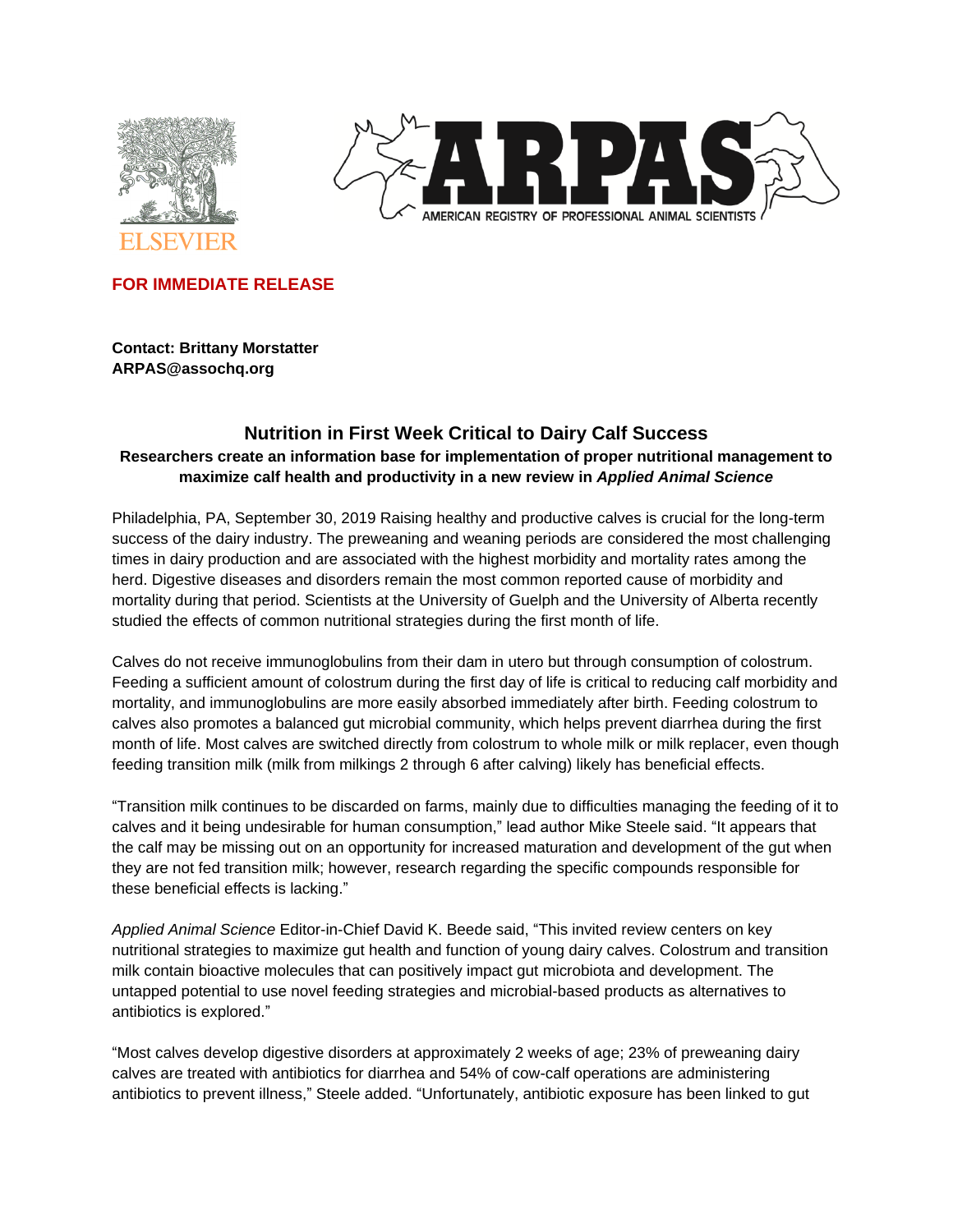microbial imbalance in preweaned calves and can lead to a high number of antimicrobial-resistant bacterial phenotypes. Although their modes of action have not been elucidated, numerous studies report the ability of microbial-based products to reduce diarrhea incidence in calves."

The review also recommends later weaning with a proper step-down feeding protocol to improve growth and minimize distress at weaning.

The article appears in the October issue of *Applied Animal Science*.

**# # #**

## **NOTES FOR EDITORS**

"Invited Review: Nutritional regulation of gut function in dairy calves: From colostrum to weaning," by A. J. Fischer, C. Villot, J. K. van Niekerk, T. T. Yohe, D. L. Renaud, and M. A. Steele (DOI: https://doi.org/10.15232/aas.2019-01887), *Applied Animal Science*, Volume 35, Issue 5 (October 2019), published by FASS Inc. and Elsevier Inc.

Full text of the article is available to credentialed journalists upon request; contact Brittany Morstatter at +1-217-356-3182 ext. 143 or arpas@assochq.org to obtain copies. To schedule an interview with the authors, please contact Mike Steele at masteele@uoguelph.ca.

## **ABOUT** *APPLIED ANIMAL SCIENCE*

*Applied Animal Science* (AAS) is a peer-reviewed scientific journal and the official publication of the American Registry of Professional Animal Scientists (ARPAS). In continuous publication since 1985, AAS is a leading outlet for animal science research. The journal welcomes novel manuscripts on applied technology, reviews on the use or application of research-based information on animal agriculture, commentaries on contemporary issues, short communications, and technical notes. Topics that will be considered for publication include (but are not limited to) feed science, farm animal management and production, dairy science, meat science, animal nutrition, reproduction, animal physiology and behavior, disease control and prevention, microbiology, agricultural economics, and environmental issues related to agriculture. Themed special issues may also be considered for publication. [www.appliedanimalscience.org](http://www.appliedanimalscience.org/)

### **ABOUT THE AMERICAN REGISTRY OF PROFESSIONAL ANIMAL SCIENTISTS (ARPAS)**

The American Registry of Professional Animal Scientists (ARPAS) is the organization that provides certification of animal scientists through examination, continuing education, and commitment to a code of ethics. Continual improvement of individual members is catalyzed through publications (including the AAS journal) and by providing information on educational opportunities. ARPAS is affiliated with five professional societies: American Dairy Science Association, American Meat Science Association, American Society of Animal Science, Equine Science Society, and Poultry Science Association. [www.arpas.org](http://www.arpas.org/)

### **ABOUT ELSEVIER**

Elsevier [\(www.elsevier.com\)](http://www.elsevier.com/) is a world-leading provider of information solutions that enhance the performance of science, health, and technology professionals, empowering them to make better decisions, deliver better care, and sometimes make groundbreaking discoveries that advance the boundaries of knowledge and human progress. Elsevier provides web-based, digital solutions – among them ScienceDirect [\(www.sciencedirect.com\)](http://www.sciencedirect.com/), Scopus [\(www.scopus.com\)](http://www.scopus.com/), Elsevier Research Intelligence [\(www.elsevier.com/research-intelligence\)](http://www.elsevier.com/research-intelligence), and ClinicalKey [\(www.clinicalkey.com\)](http://www.clinicalkey.com/) – and publishes over